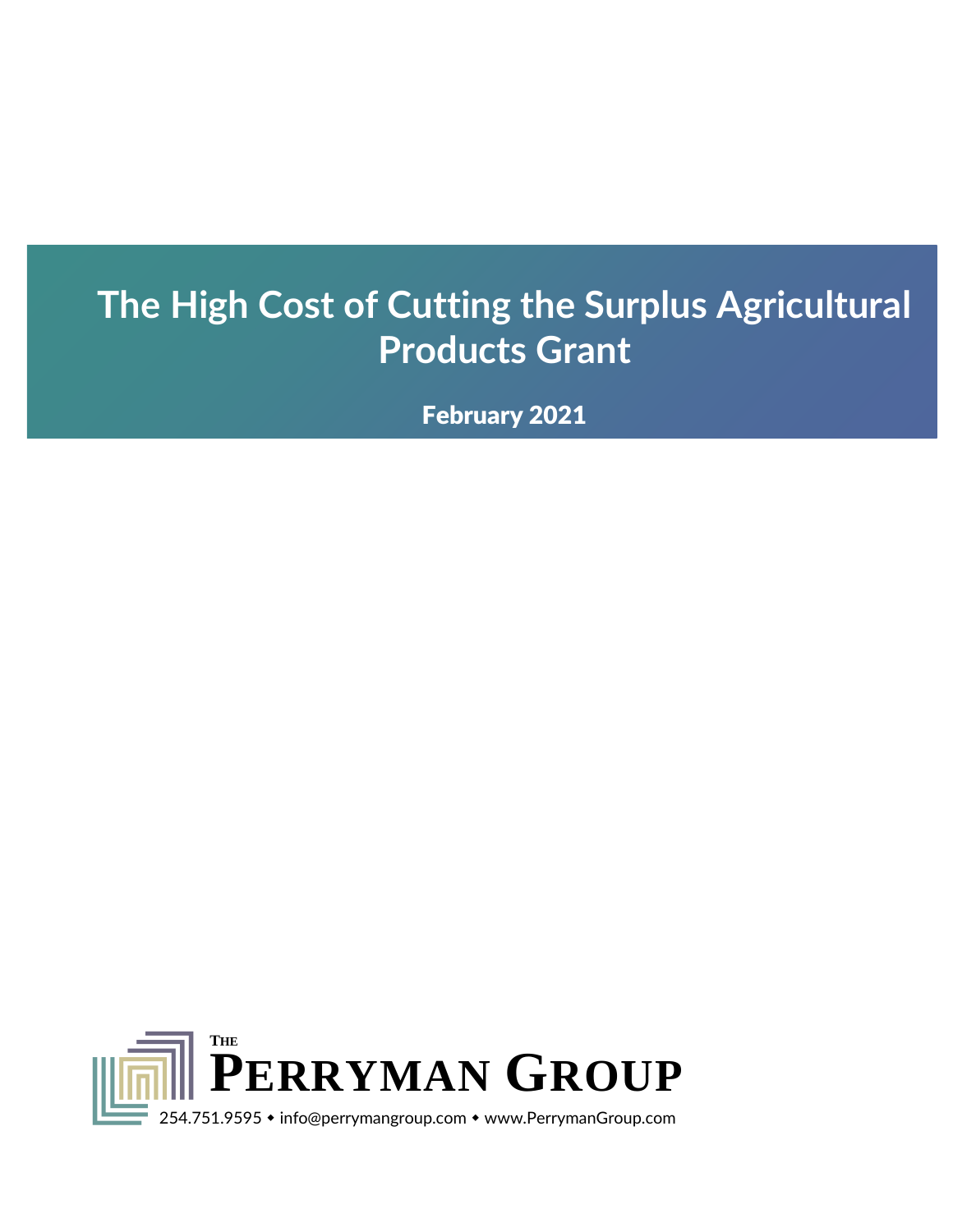# **Contents**

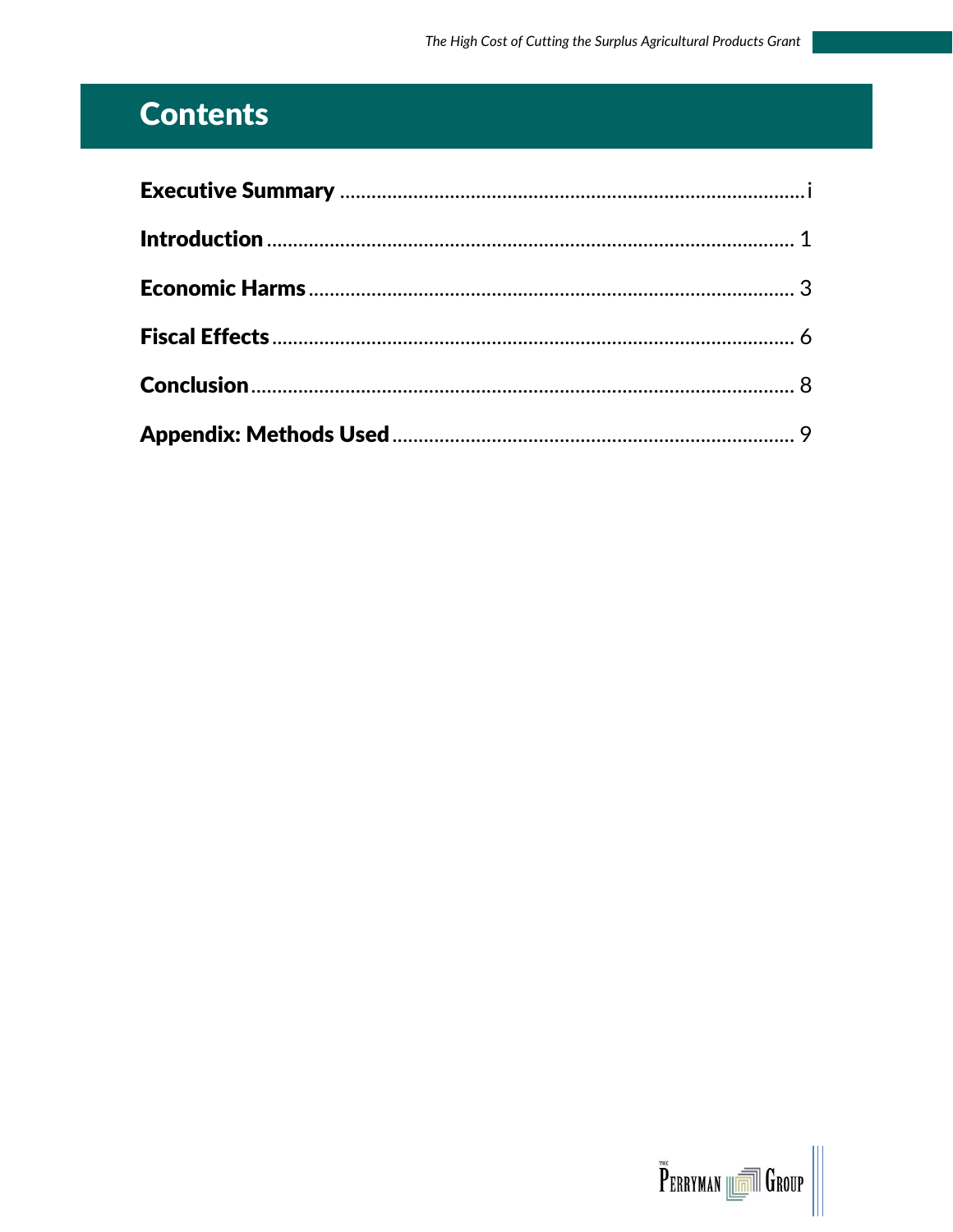### <span id="page-2-0"></span>Executive Summary

- Since the COVID-19 pandemic began, the number of Texans seeking food bank assistance has risen 200%. This dramatic increase in food insecurity has caused immeasurable stress and suffering, eroding the health and wellbeing of people across the state. In the midst of this greatly increased need for help, the surplus agricultural products grant, a key aspect of food bank support, has been drastically cut.
- Hunger involves quantifiable economic costs in the form of increased health care and social service needs, inferior educational outcomes, and lost productivity.
- The Perryman Group estimates that in a typical year, recently implemented cuts would cost the Texas economy **\$34.5 million** in gross product and **361**  job-years of employment. Over time, however, the economic harms rise to a cumulative estimated **\$239.0 million** in gross product and **2,292** jobyears of employment. Economic harms spread across the entire economy.
- The recently implemented cut would lead to reductions in taxes of almost **\$2.1 million** to the State and **\$925,000** to local governments. The estimated increase in State costs for health care would be **\$3.3 million**, with another **\$238,000** for education. The cumulative fiscal losses per year of reduced funding total almost **\$6.5 million**.
- For every dollar of reduced funding, the State loses **\$1.04** in tax receipts over time, with increases in health care and education outlays pushing the total State cost per dollar of cuts to **\$2.81**. Adding in the lost tax revenues to local governments yields total losses of **\$3.27** per dollar in cuts.
- The bottom line is quite simple: **if people have access to quality food in times of need, the net benefits to the state both economically and fiscally (in terms of reduced health care and education costs and increased productivity and tax revenues) greatly exceed the costs**. Conversely, cuts which increase food insecurity will cause lasting harms. The choice is obvious.



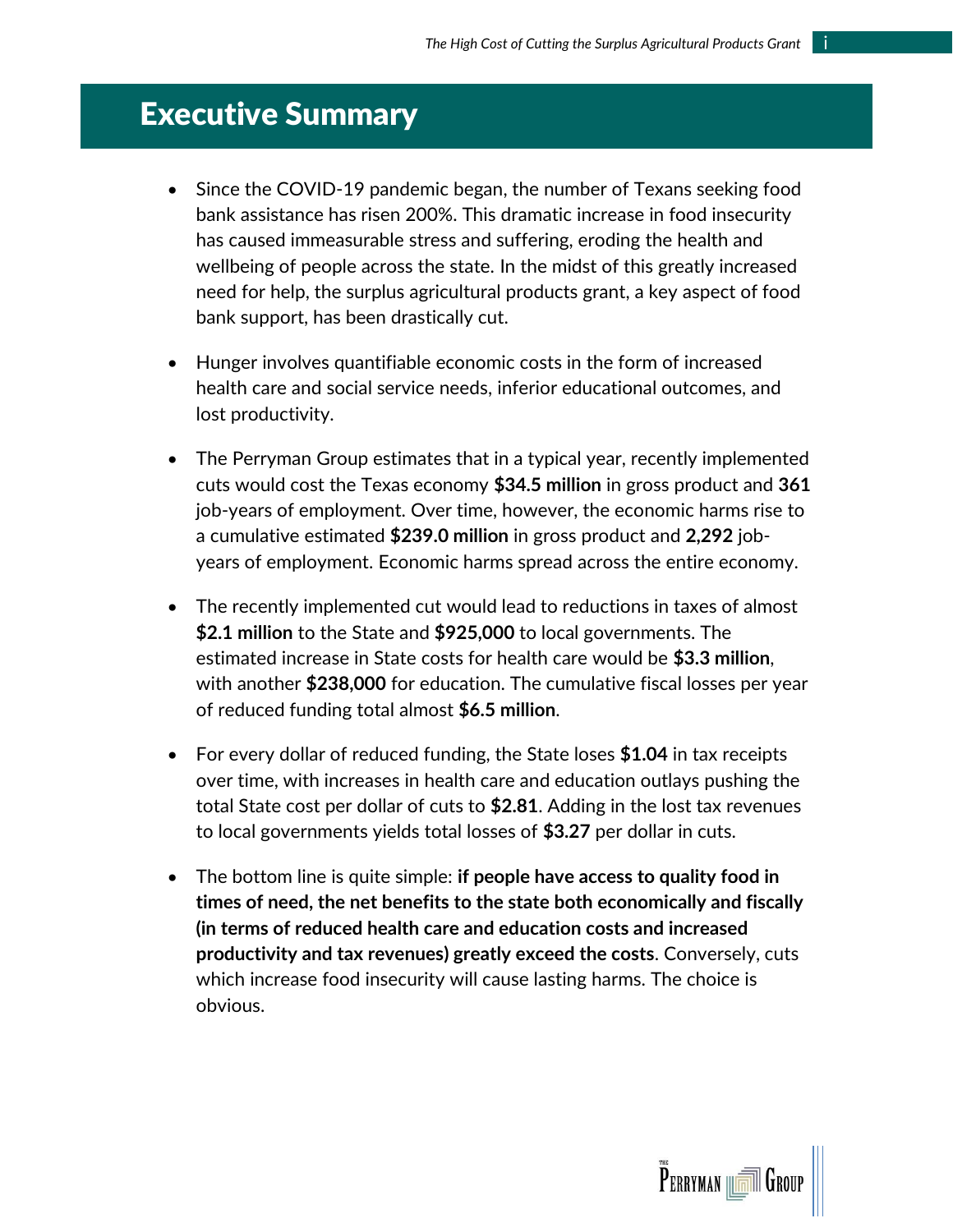### <span id="page-3-0"></span>Introduction

Since the COVID-19 pandemic began, the number of Texans seeking food bank assistance has risen 200%. This dramatic increase in food insecurity has caused immeasurable stress and suffering, eroding the health and wellbeing of people across the state. In the midst of this

The well-being of the individuals and families who are affected is reason enough to fully fund this crucial aspect of the food bank system. However, hunger also involves quantifiable economic costs in the form of increased health care and social service needs, inferior educational outcomes, and lost productivity.

greatly increased need for help, the surplus agricultural products grant, a key aspect of food bank support, has been drastically cut. The amount of the cuts would have supported nearly 20 million pounds of free produce for Texans.

The surplus agricultural products grant builds on the longstanding relationship between Texas food banks and the Texas Department of Agriculture whereby farmers

can donate surplus produce to be used by families. The relationship between healthy foods such as fresh produce and better health outcomes is widely recognized. Poor diets contribute to a number of conditions ranging from diabetes to obesity.

The well-being of the individuals and families who are affected is reason enough to fully fund this crucial aspect of the food bank system. However, hunger also involves quantifiable economic costs in the form of increased health care and social service needs, inferior educational outcomes, and lost productivity. Health care needs of people who are food insecure are higher due to increased incidence and severity of disease. Health outcomes are also worse, reducing productivity and lifetime earnings. In addition, education expenses are higher and outcomes are inferior. Food insecurity is associated with a greater need for intervention such as special education, and education and achievement levels (and, hence, lifetime earnings) are negatively affected even by brief periods of hunger. This problem has been

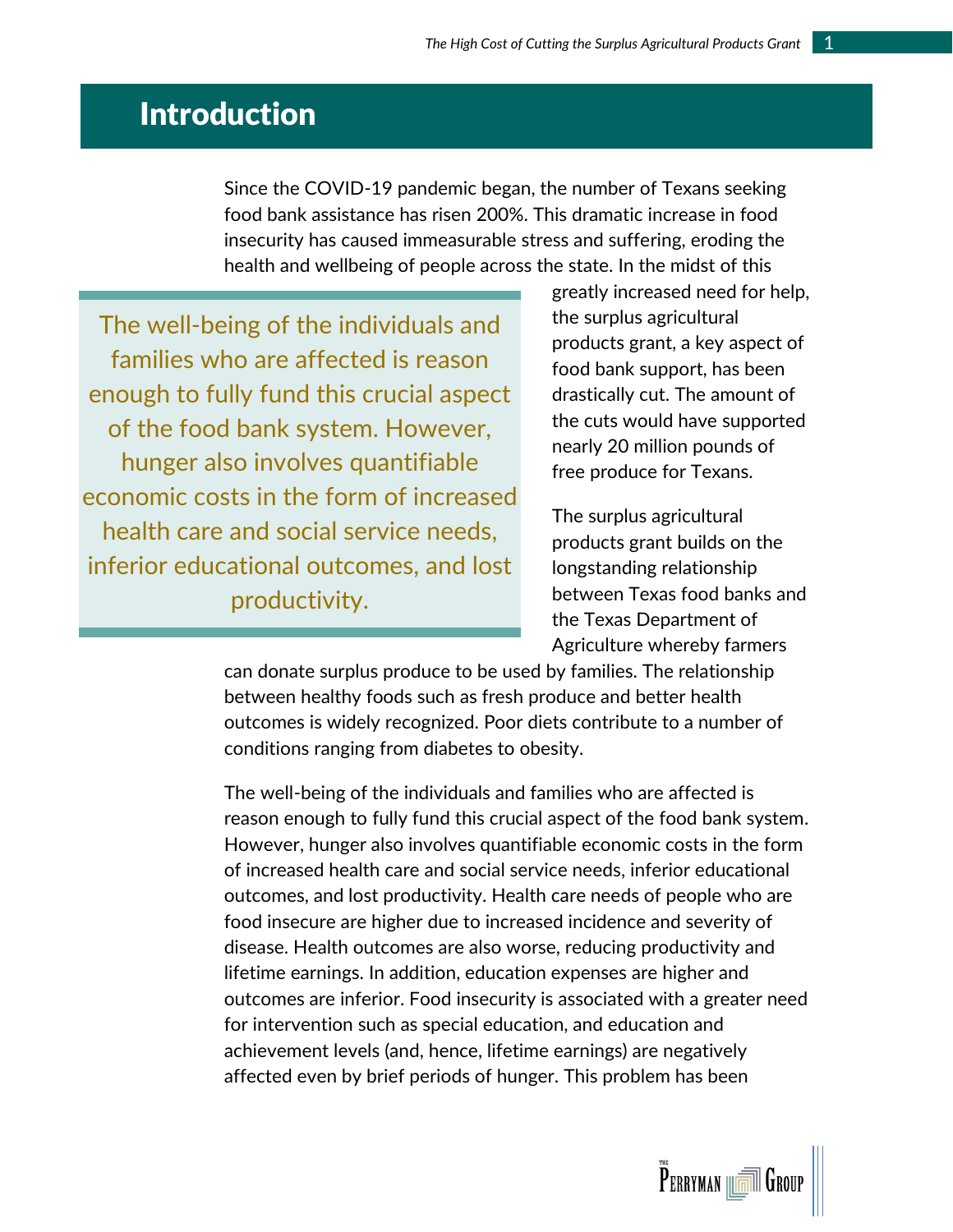pervasive in Texas for many years, and the pandemic has made it dramatically worse.

These costs multiply as they work their way through the business complex and are largely borne by the whole of society. In particular, the health and education effects are primarily funded through State programs providing health services to the indigent, local taxpayer funding of uncompensated care, and public funding of education.

Higher food insecurity raises these costs, causing notable economic and fiscal harms. While the pandemic has certainly caused budget issues, this spending reduction would have particularly damaging effects. Moreover, the State would lose more in tax receipts over time than the amount of the cut, in addition to facing higher outlays for education and health care due to increased hunger.



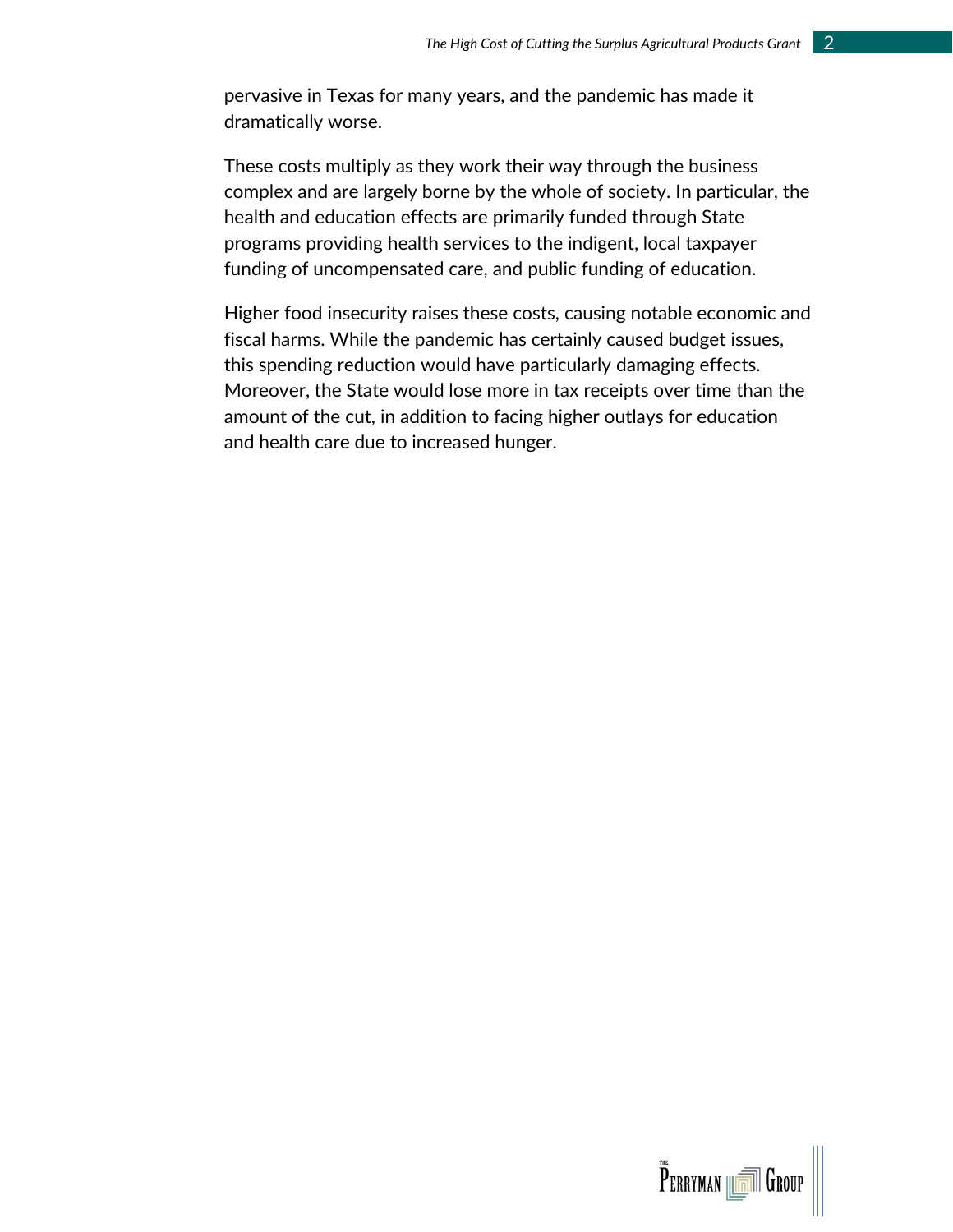### <span id="page-5-0"></span>Economic Harms

Any economic stimulus, whether positive or negative, leads to dynamic responses across the economy. The Perryman Group has developed complex and comprehensive models over the past four decades to

Any economic stimulus leads to dynamic responses across the economy.

measure these dynamic responses.

Hunger negatively affects lifetime earnings and productivity and involves a substantial social cost. As the

potential output from workers not available due to health issues and social dysfunction is lost, society foregoes the total output the worker would have produced. Negative effects occur through the supply chain and consumer spending is reduced due to lower payrolls. The Perryman Group's dynamic impact modeling process captures the overall social costs as they ripple through the economy.

The general approach used by The Perryman Group in measuring the costs of hunger is known as an "incidence study," which evaluates the effects of changing food security and quality during a given period (a single year of recent funding cuts in this case) over the lifetime of the affected individuals. This approach is commonly used in studies of health and social issues and is appropriate for policy evaluation.

Methods used in this analysis are summarized on the following page, with additional detail in Appendix A.

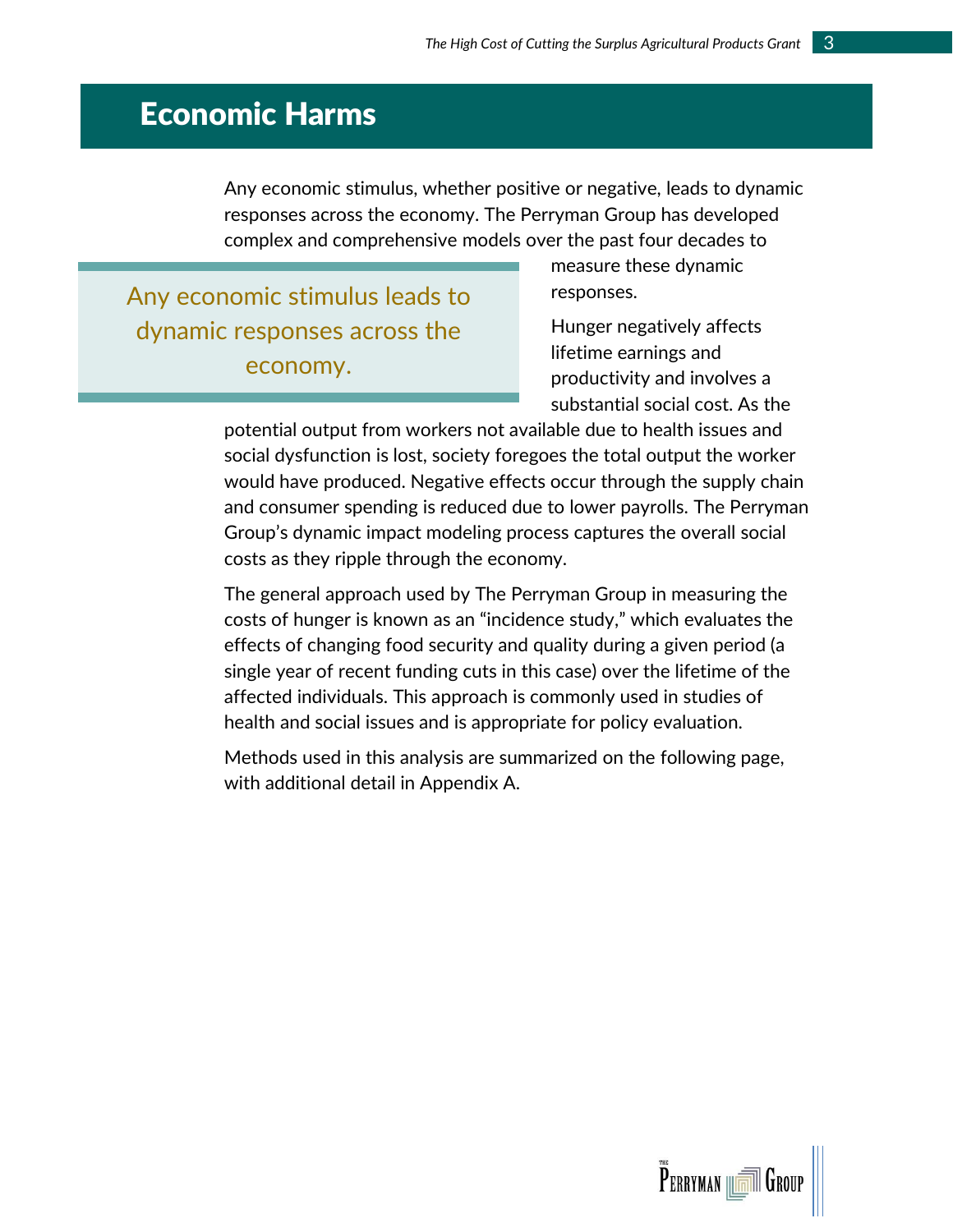#### Measuring Economic and Fiscal Impacts

Any economic stimulus, whether positive or negative, generates multiplier effects throughout the economy. In this instance, as grant amounts are decreased, food insecurity increases. The economic costs of hunger and related factors has been empirically measured; The Perryman Group used reliable academic and professional studies to estimate direct costs, which were then used in the impact assessment process.

The Perryman Group's dynamic input-output assessment system (the US Multi-Regional Impact Assessment System, which is described in further detail in the Appendices to this report) was developed by the firm about 40 years ago and has been consistently maintained and updated since that time. The model has been used in hundreds of analyses for clients ranging from major corporations to government agencies and has been peer reviewed on multiple occasions. The impact system uses a variety of data (from surveys, industry information, and other sources) to describe the various goods and services (known as resources or inputs) required to produce another good/service. This process allows for estimation of total economic impacts (including multiplier effects). The model used in the current analysis reflects the specific industrial composition and characteristics of Texas.

The reduction in economic activity also negatively affects tax receipts to the State and local governments.

Total economic effects are quantified for key measures of business activity (further explained in Appendix A):

- **Total expenditures** (or total spending) measure the dollars changing hands as a result of the economic stimulus.
- **Gross product** (or output) is production of goods and services that will come about in the area as a result of the activity. This measure is parallel to the gross domestic product numbers commonly reported by various media outlets and is a subset of total expenditures.
- **Personal income** is dollars that end up in the hands of people in the area; the vast majority of this aggregate derives from the earnings of employees, but payments such as interest and rents are also included.
- **Job gains** are expressed as job-years of employment for temporary or multi-year stimuli and jobs for ongoing effects.

Monetary values were quantified on a constant (2020) basis to eliminate the effects of inflation. See the Appendix for additional information regarding the methods and assumptions used in this analysis.

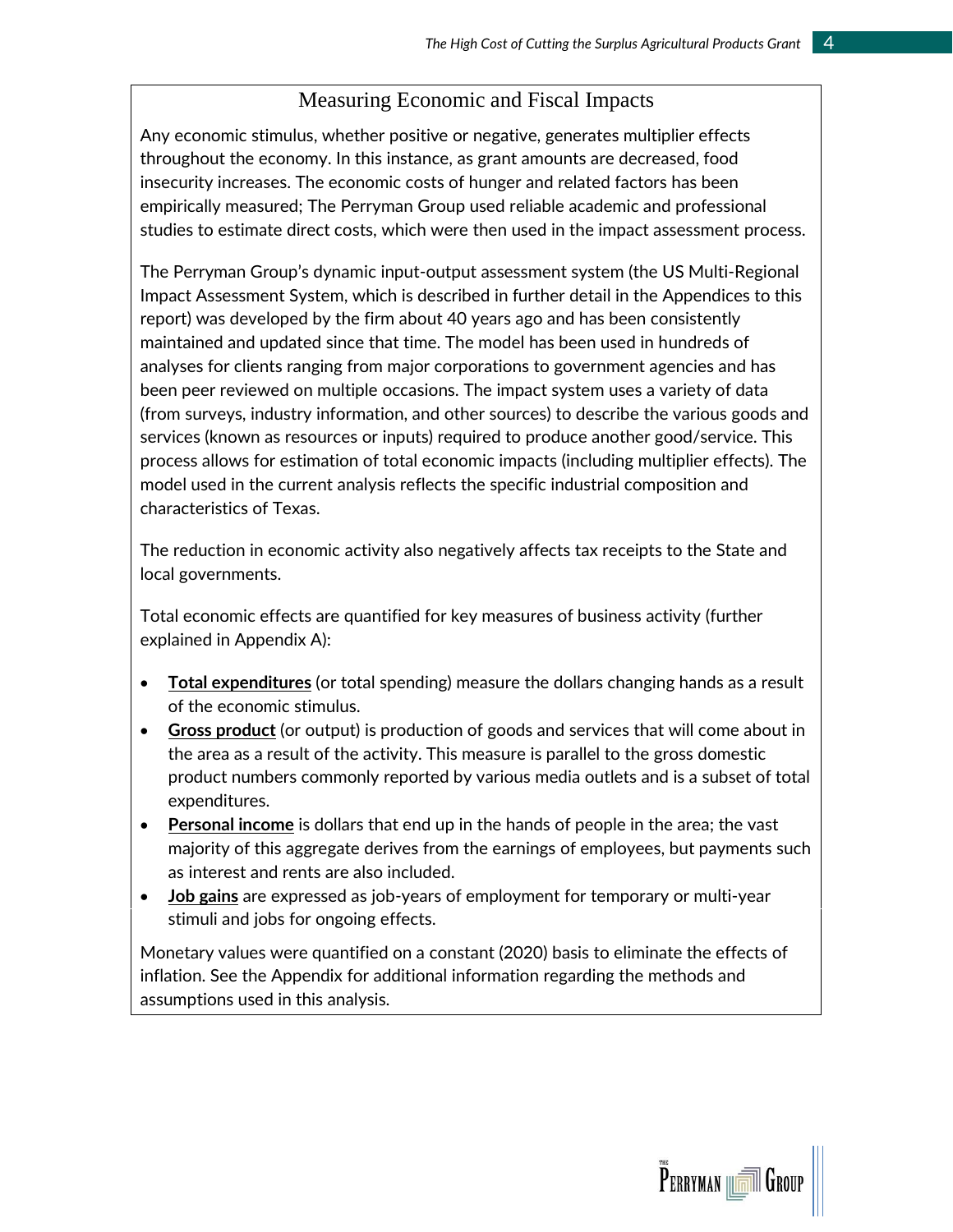The Perryman Group measured

- annual costs to the state economy based on the portion of lifetime effects of hunger observed in a typical year that would be caused by the funding cuts and
- cumulative, lifetime effects of the cuts and the resulting costs

Over time, the recently implemented cut to the surplus agricultural products grant lead to cumulative losses of an estimated **\$239.0 million** in gross product and **2,292** job-years of employment.

associated with increased hunger.

The Perryman Group estimates that in a typical year, the recently implemented cut would cost the Texas economy **\$34.5 million** in gross product and **361** job-years of employment.

Over time, however, the economic harms rise to a cumulative estimated **\$239.0 million** in gross product and **2,292** job-years of employment. Economic harms spread across the entire economy.

#### **Texas Losses from the Recently Implemented Cut in the Surplus Agricultural Products Grant**

|                                   | <b>Total</b><br><b>Expenditures</b><br>(Millions of 2020<br>Dollars) | <b>Gross</b><br><b>Product</b><br>(Millions of 2020)<br>Dollars) | <b>Personal</b><br><b>Income</b><br>(Millions of 2020<br>Dollars) | Employment<br>(Job-Years) |
|-----------------------------------|----------------------------------------------------------------------|------------------------------------------------------------------|-------------------------------------------------------------------|---------------------------|
| Annual Costs in<br>a Typical Year | $- $72.573$                                                          | $-$ \$34.514                                                     | $-$ \$22.482                                                      | $-361$                    |
| Cumulative<br>Lifetime Costs      | $-$ \$529.570                                                        | $-$ \$239.017                                                    | $-$145.547$                                                       | $-2,292$                  |

Note: Based on reduced productivity and the increased costs of education and health care due to higher food insecurity and The Perryman Group's estimates of total economic effects as they ripple through the economy. Cumulative lifetime costs in 2020 dollars discounted at a 3% real rate. A job-year is one person working for one year, though it could be multiple individuals working partial years. Additional definitions of terms and explanation of methods and assumptions may be found on page 4 of this report and in the Appendix. Source: US Multi-Regional Impact Assessment System, The Perryman Group

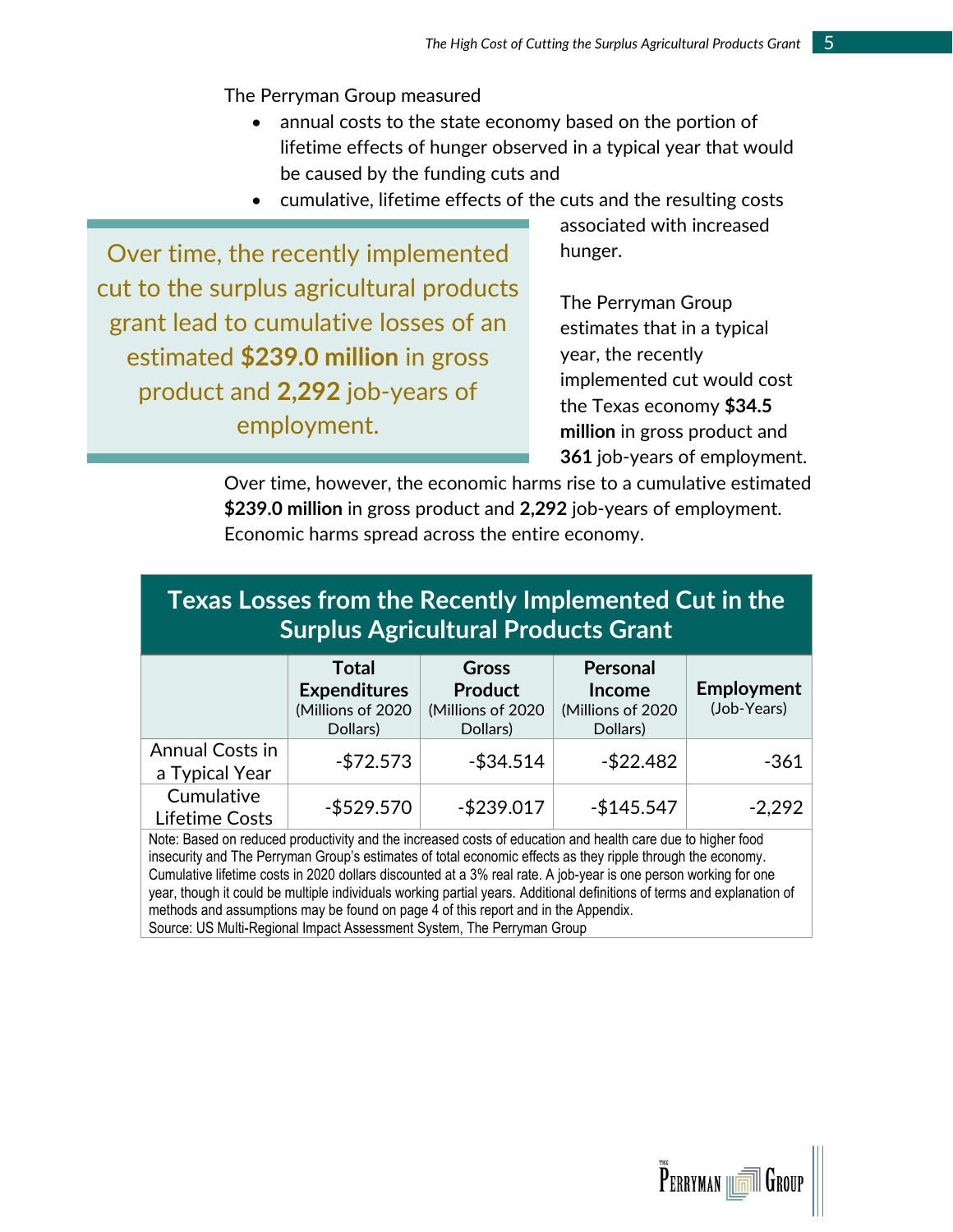### <span id="page-8-0"></span>Fiscal Effects

Increased costs for health care and education due to hunger involve notable fiscal effects. In addition, the economic harms associated with increased food insecurity lead to decreases in tax receipts to the State and local government entities including counties, cities, schools, and special districts. Taxes lost are estimated based on the decrease in

When the total fiscal impacts are considered, lost State revenue exceeds savings from cuts to the surplus agricultural product grants.

economic activity such as retail sales (quantified by The Perryman Group and described in the preceding sections) as well as reductions in property values and the related taxes.

The Perryman Group estimates

that the recently implemented cut would lead to reductions in taxes of almost **\$2.1 million** to the State and **\$925,000** to local governments. The estimated increase in State costs for health care would be **\$3.3 million**, with another **\$238,000** for education. The cumulative fiscal losses per year of reduced funding total almost **\$6.5 million**.

| <b>Cumulative Fiscal Losses Per Year of Reduced Funding of</b> |
|----------------------------------------------------------------|
| the Surplus Agricultural Products Grant                        |

#### **(in millions of 2020 dollars)**

| Lost State Tax Revenue        | $-$ \$2.056 |
|-------------------------------|-------------|
| Lost Local Tax Revenue        | $-$0.925$   |
| Increased Health Care Outlays | $-$ \$3.264 |
| Increased Education Outlays   | $-$0.238$   |
| Total                         | $-$6.484$   |

Note: Based on fiscal effects of reduced productivity and the increased costs of education and health care due to higher food insecurity. Cumulative fiscal losses in 2020 dollars discounted at a 3% real rate. Additional definitions of terms and explanation of methods and assumptions may be found on page 4 of this report and in the Appendix. Source: US Multi-Regional Impact Assessment System, The Perryman Group

> The Perryman Group examined these economic and fiscal effects in light of the State funding savings. When the total fiscal impacts are considered, lost State revenue exceeds savings from cuts to the surplus agricultural product grants, with additional outlays needed for health

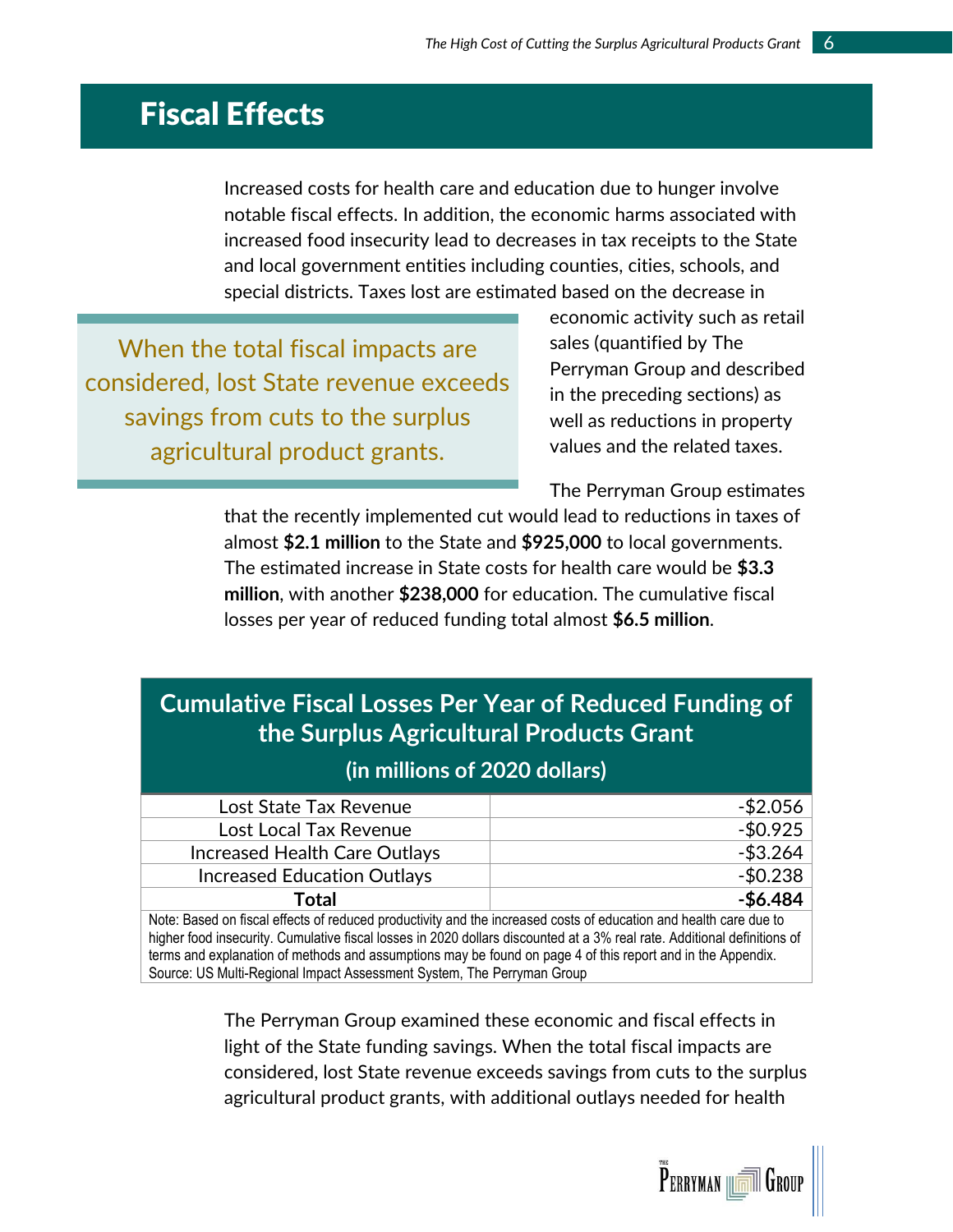care and education further increasing the negative fiscal impact. For every dollar of reduced funding, the State loses **\$1.04** in tax receipts over time, with increases in health care and education outlays pushing the total State cost per dollar of cuts to **\$2.81**. Adding in the lost tax revenues to local governments yields total losses of **\$3.27** per dollar in cuts.

## **Cumulative Fiscal Losses Per Dollar of Reduced Funding of the Surplus Agricultural Products Grant**

#### **(in millions of 2020 dollars)**

| Lost State Tax Revenue                                                                                      | $-$1.04$   |  |
|-------------------------------------------------------------------------------------------------------------|------------|--|
| Lost Local Tax Revenue                                                                                      | $-$0.47$   |  |
| Increased Health Care Outlays                                                                               | $-$1.65$   |  |
| <b>Increased Education Outlays</b>                                                                          | $-50.12$   |  |
| Total                                                                                                       | $-$ \$3.27 |  |
| Alota: Reseal on the fiscal effects of reduced productivity and the increased costs of education and health |            |  |

Note: Based on the fiscal effects of reduced productivity and the increased costs of education and health care due to higher food insecurity per dollar of reduced funding. Cumulative fiscal losses in 2020 dollars discounted at a 3% real rate. Components may not sum to total due to rounding. Additional definitions of terms and explanation of methods and assumptions may be found on page 4 of this report and in the Appendix.

Source: US Multi-Regional Impact Assessment System, The Perryman Group

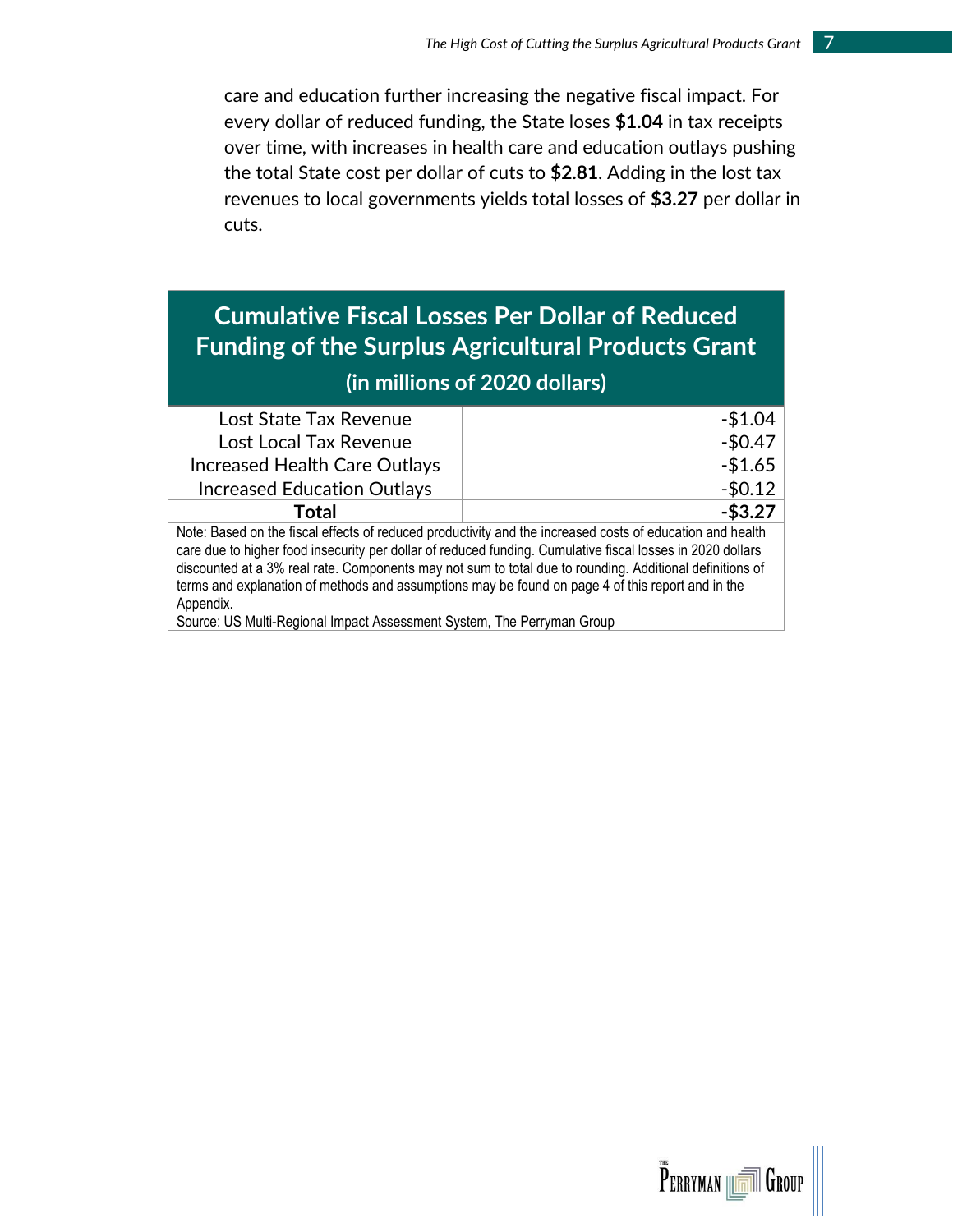## <span id="page-10-0"></span>**Conclusion**

The COVID-19 pandemic has dramatically increased hunger in Texas, causing enormous suffering. Even as conditions begin to improve, it will take time for jobs to return and financial stability to be regained. Food

If people have access to quality food in times of need, the net benefits to the state both economically and fiscally (in terms of reduced health care and education costs and increased productivity and tax revenues) greatly exceed the costs.

banks are facing dramatically increased demand as families across the state seek help.

Even after the effects of the virus are mitigated, improvement on the core issues that contribute to poverty and food insecurity, such as education and health care, should be part of any comprehensive solution. Until

then, simply providing access to adequate nutrition can eliminate the immediate issues associated with hunger.

The surplus agricultural products grant program is a highly effective way to provide relief and healthy foods to vulnerable Texans, enabling the state's food banks to distribute free fresh produce to those in need. The recently implemented cut would reduce the amounts available for distribution by almost 20 million pounds.

In addition to loss of dignity and suffering it causes, food insecurity contributes to increased costs of health care and education and reduced productivity for those who experience it. In fact, the cuts would cost the State more in revenue than they would save. The moral and humanitarian rationale for reversing the cut goes without saying. The economic and fiscal arguments are also clear and compelling.

The bottom line is quite simple: **if people have access to quality food in times of need, the net benefits to the state both economically and fiscally (in terms of reduced health care and education costs and increased productivity and tax revenues) greatly exceed the costs**. Conversely, cuts which increase food insecurity will cause lasting harms. The choice is obvious.

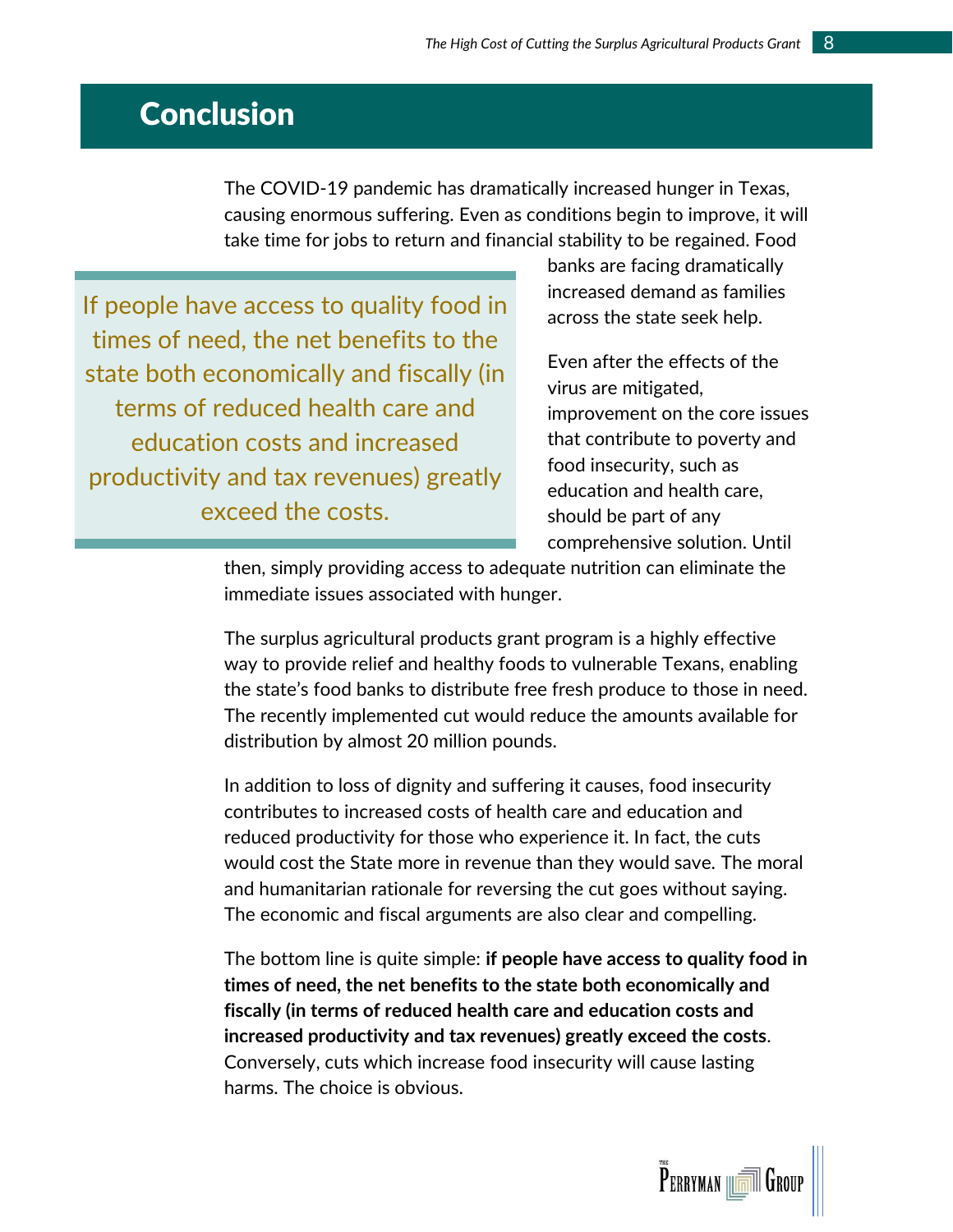## <span id="page-11-0"></span>Appendix: Methods Used

#### **US Multi-Regional Impact Assessment System**

#### **Overview**

The US Multi-Regional Impact Assessment System (USMRIAS) measures multiplier effects of economic stimuli. The USMRIAS was developed and is maintained by The Perryman Group. This model has been used in hundreds of diverse applications across the country and has an excellent reputation for accuracy and credibility; it has also been peer reviewed on multiple occasions and has been a key factor in major national and international policy simulations.

The basic modeling technique is known as dynamic input-output analysis, which essentially uses extensive survey data, industry information, and a variety of corroborative source materials to create a matrix describing the various goods and services (known as resources or inputs) required to produce one unit (a dollar's worth) of output for a given sector. Once the base information is compiled, it can be mathematically simulated to generate evaluations of the magnitude of successive rounds of activity involved in the overall production process.

There are two essential steps in conducting an input-output analysis once the system is operational. The first major endeavor is to accurately define the levels of direct activity to be evaluated. The Perryman Group has measured the cost of hunger and benefits of initiatives to reduce food insecurity on several occasions. The firm's comprehensive 2014 study ("Hunger: Economic Perspectives – Sustainable Solutions") provided the most comprehensive assessment available regarding the true economic cost of hunger in the US as well as practical approaches to its elimination at the time it was published. Since then, the study has served as the basis for hunger-related initiatives in a number of areas throughout the country.

The Perryman Group's analysis makes use of reliable academic studies demonstrating that food sufficiency and quality are linked to improved cognitive capabilities and academic performance in school-age children, as well as reduced obesity.<sup>1</sup> With regard to the outlays for health care services, the process was

<sup>&</sup>lt;sup>1</sup> See, for example Rausch R. (2013) Nutrition and Academic Performance in School-Age Children The Relation to Obesity and Food Insufficiency. J Nutr Food Sci 3: 190. doi:10.4172/2155- 9600.1000190.

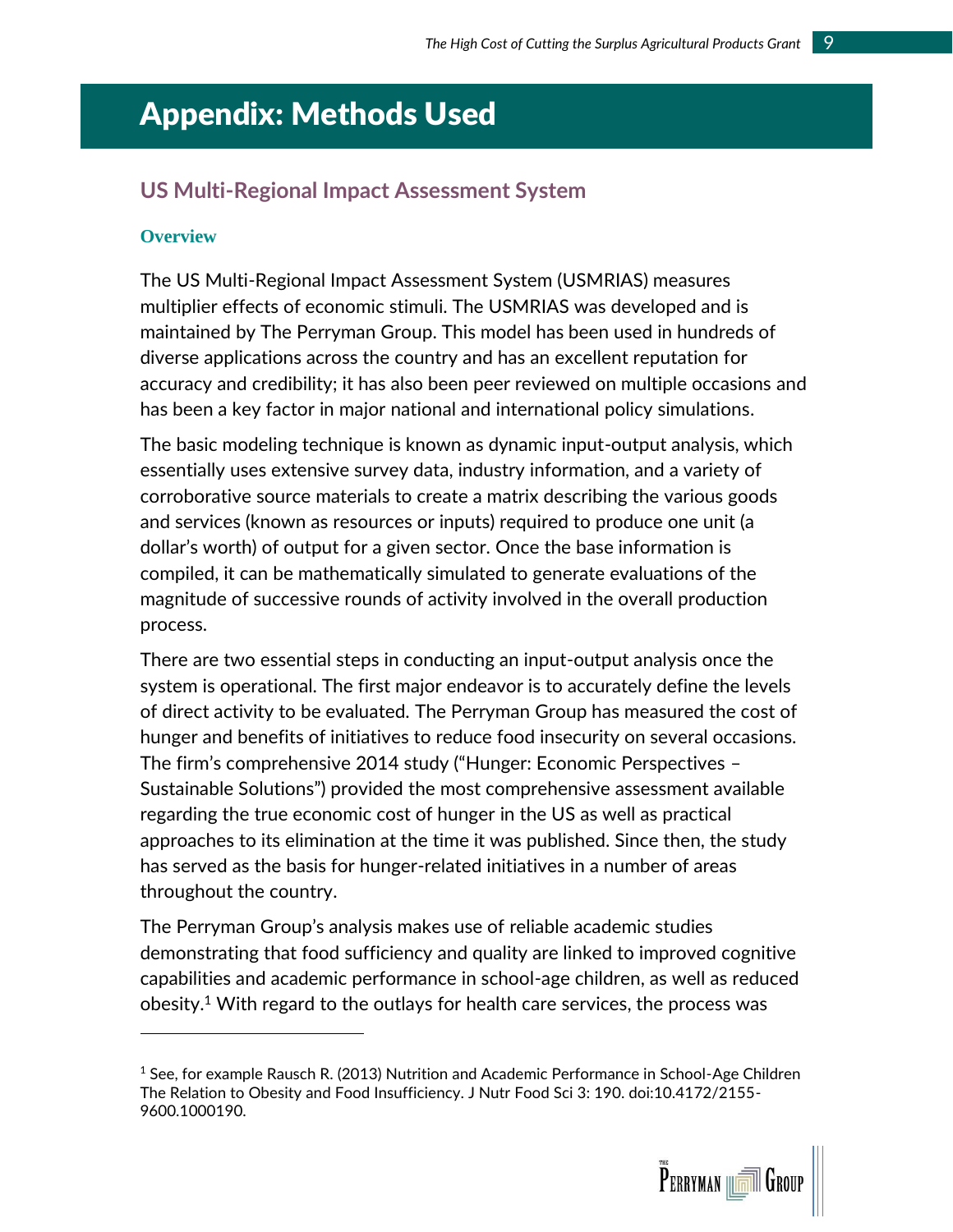similar to that used in prior studies.<sup>2</sup> Specifically, available academic studies which provided information on (1) the relative incidence of various health consequences among the hungry and food insecure population and (2) the costs associated with those outcomes were used to provide estimates of the incremental medical outlays resulting from hunger issues.

These inputs were used in a simulation of the input-output system to measure total overall economic effects of the increase in hunger specifically associated with the recent cuts to the surplus agricultural products grant. The system used reflects the unique industrial structure of the Texas economy.

#### **Model Structure**

The USMRIAS is somewhat similar in format to the Input-Output Model of the United States which is maintained by the US Department of Commerce. The model developed by TPG, however, incorporates several important enhancements and refinements. Specifically, the expanded system includes (1) comprehensive 500-sector coverage for any county, multi-county, or urban region; (2) calculation of both total expenditures and value-added by industry and region; (3) direct estimation of expenditures for multiple basic input choices (expenditures, output, income, or employment); (4) extensive parameter localization; (5) price adjustments for real and nominal assessments by sectors and areas; (6) comprehensive measurement of the induced impacts associated with payrolls and consumer spending; (7) embedded modules to estimate multi-sectoral direct spending effects; (8) estimation of retail spending activity by consumers; and (9) comprehensive linkage and integration capabilities with a wide variety of econometric, real estate, occupational, and fiscal impact models.

The impact assessment (input-output) process essentially estimates the amounts of all types of goods and services required to produce one unit (a dollar's worth) of a specific type of output. For purposes of illustrating the nature of the system, it is useful to think of inputs and outputs in dollar (rather than physical) terms. As an example, the construction of a new building will require specific dollar amounts of lumber, glass, concrete, hand tools, architectural services, interior design services, paint, plumbing, and numerous other elements. Each of these suppliers must, in turn, purchase additional dollar amounts of inputs. This process continues through multiple rounds of production, thus generating subsequent increments to

 $<sup>2</sup>$  Shepard, Donald S, Elizabeth Setren, and Donna Cooper, Hunger in America: Suffering We All</sup> Pay For, Center for American Progress, October 2011; Brown, J. Larry, et al., The Economic Cost of Domestic Hunger: Estimated Annual Burden to the United States, June 5, 2007.

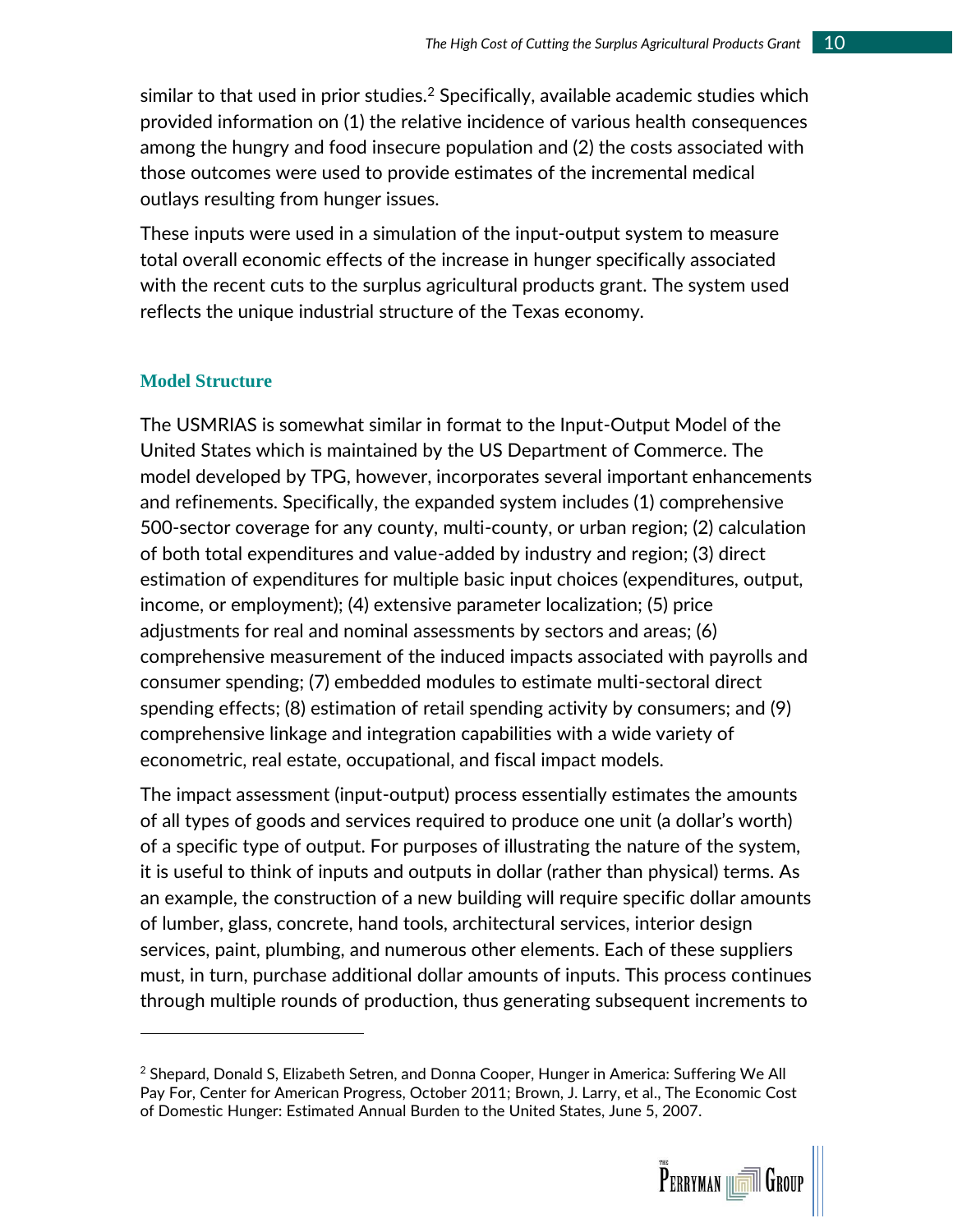business activity. The initial process of building the facility is known as the *direct effect*. The ensuing transactions in the output chain constitute the *indirect effect*.

Another pattern that arises in response to any direct economic activity comes from the payroll dollars received by employees at each stage of the production cycle. As workers are compensated, they use some of their income for taxes, savings, and purchases from external markets. A substantial portion, however, is spent locally on food, clothing, health care services, utilities, housing, recreation, and other items. Typical purchasing patterns in the relevant areas are obtained from the Center for Community and Economic Research *Cost of Living Index*, a privately compiled inter-regional measure which has been widely used for several decades, and the *Consumer Expenditure Survey* of the US Department of Labor. These initial outlays by area residents generate further secondary activity as local providers acquire inputs to meet this consumer demand. These consumer spending impacts are known as the *induced effect*. The USMRIAS is designed to provide realistic, yet conservative, estimates of these phenomena.

Sources for information used in this process include the Bureau of the Census, the Bureau of Labor Statistics, the Regional Economic Information System of the US Department of Commerce, and other public and private sources. The pricing data are compiled from the US Department of Labor and the US Department of Commerce. The verification and testing procedures make use of extensive public and private sources.

Impacts are typically measured in constant dollars to eliminate the effects of inflation.

The USMRIAS is also integrated with a comprehensive fiscal model, which links the tax payments by industry to the specific rates and structures associated with the relevant State and local governmental authorities.

#### **Measures of Business Activity**

The USMRIAS generates estimates of total economic effects on several measures of business activity. Note that these are different ways of measuring the same impacts; they are not additive.

The most comprehensive measure of economic activity is **Total Expenditures**. This measure incorporates every dollar that changes hands in any transaction. For example, suppose a farmer sells wheat to a miller for \$0.50; the miller then sells flour to a baker for \$0.75; the baker, in turn, sells bread to a customer for \$1.25. The Total Expenditures recorded in this instance would be \$2.50, that is, \$0.50 +

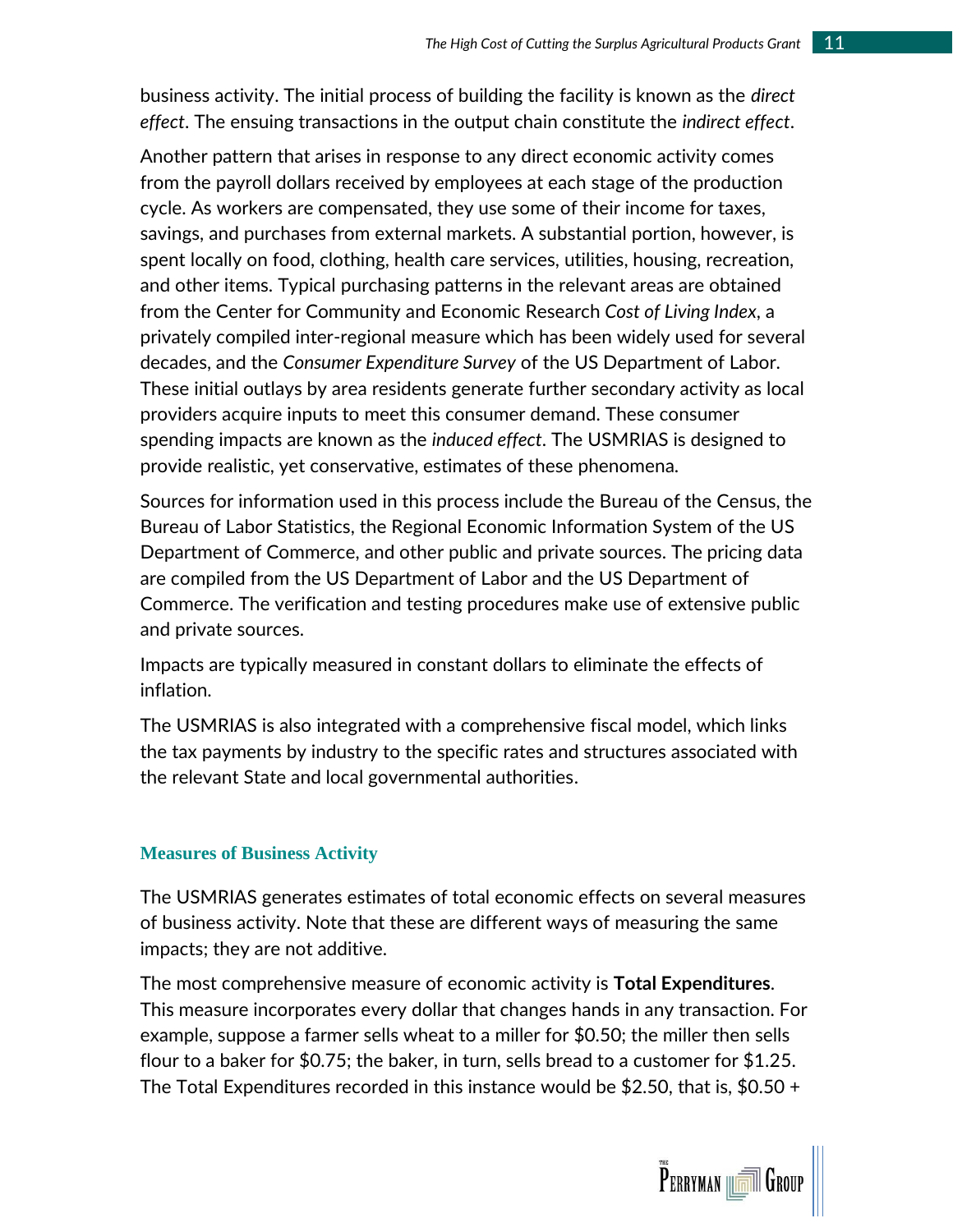$$0.75 + $1.25$ . This measure is quite broad but is useful in that (1) it reflects the overall interplay of all industries in the economy, and (2) some key fiscal variables such as sales taxes are linked to aggregate spending.

A second measure of business activity is **Gross Product**. This indicator represents the regional equivalent of Gross Domestic Product, the most commonly reported statistic regarding national economic performance. In other words, the Gross Product of Texas is the amount of US output that is produced in that state; it is defined as the value of all final goods produced in a given region for a specific period of time. Stated differently, it captures the amount of value-added (gross area product) over intermediate goods and services at each stage of the production process, that is, it eliminates the double counting in the Total Expenditures concept. Using the example above, the Gross Product is \$1.25 (the value of the bread) rather than \$2.50. Alternatively, it may be viewed as the sum of the value-added by the farmer, \$0.50; the miller, \$0.25 (\$0.75 - \$0.50); and the baker, \$0.50 (\$1.25 - \$0.75). The total value-added is, therefore, \$1.25, which is equivalent to the final value of the bread. In many industries, the primary component of value-added is the wage and salary payments to employees.

The third gauge of economic activity used in this evaluation is **Personal Income**. As the name implies, Personal Income is simply the income received by individuals, whether in the form of wages, salaries, interest, dividends, proprietors' profits, or other sources. It may thus be viewed as the segment of overall impacts which flows directly to the citizenry.

The fourth measure, **Retail Sales**, represents the component of Total Expenditures which occurs in retail outlets (general merchandise stores, automobile dealers and service stations, building materials stores, food stores, drugstores, restaurants, and so forth). Retail Sales is a commonly used measure of consumer activity.

The final aggregates used are **Jobs and Job-Years,** which reflect the full-time equivalent jobs generated by an activity. For an economic stimulus expected to endure (such as the ongoing operations of a facility), the Jobs measure is used. It should be noted that, unlike the dollar values described above, Jobs is a "stock" rather than a "flow." In other words, if an area produces \$1 million in output in 2019 and \$1 million in 2020, it is appropriate to say that \$2 million was achieved in the 2019-20 period. If the same area has 100 people working in 2019 and 100 in 2020, it only has 100 Jobs. When a flow of jobs is measured, such as in a construction project or a cumulative assessment over multiple years, it is appropriate to measure employment in Job-Years (a person working for a year, though it could be multiple individuals working for partial years). This concept is